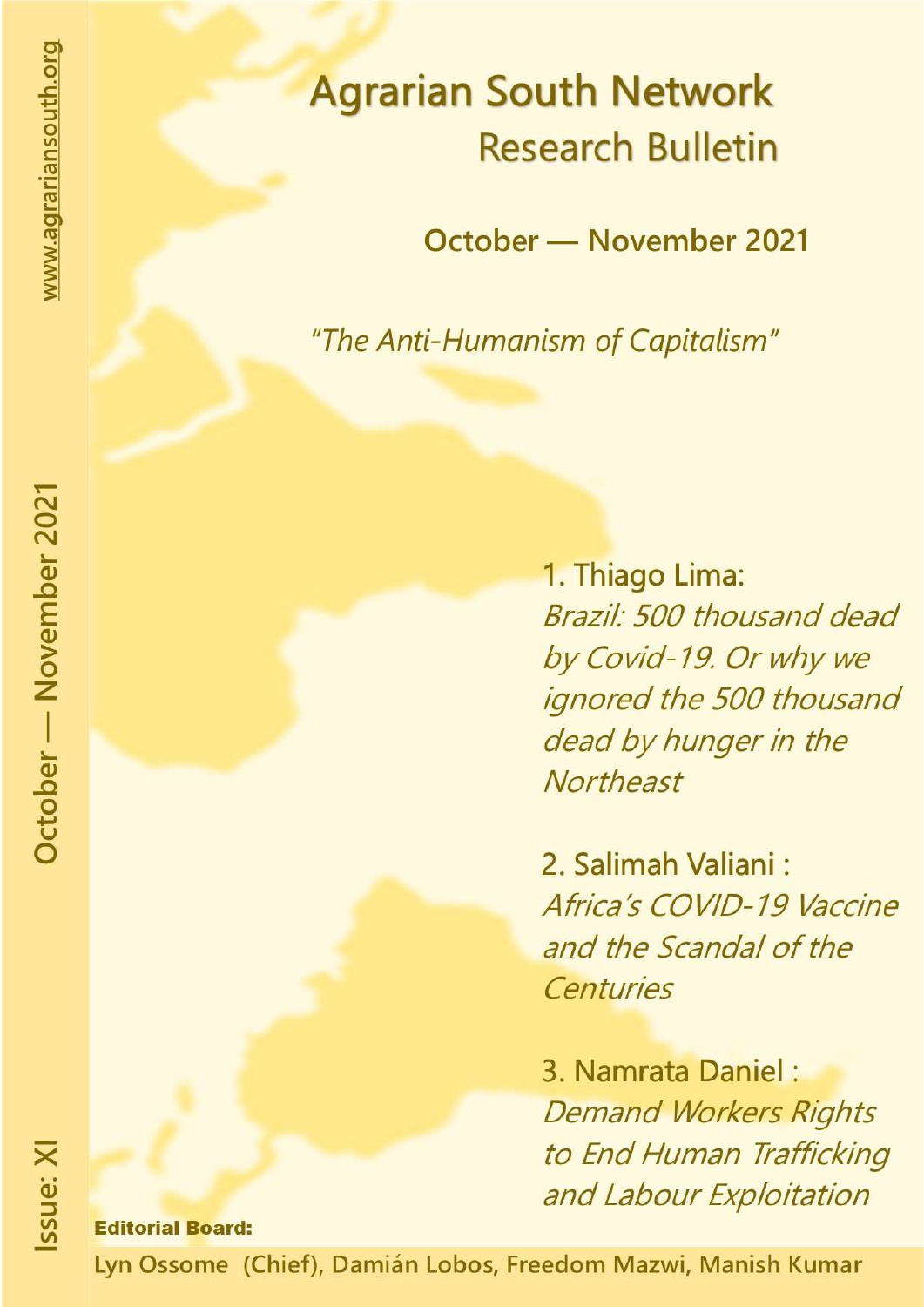## **EDITORIAL**

#### **The Anti-Humanism of Capitalism**

This issue examines the fate of the unseen, unheard, and permanently precarious working people in capitalism's now obsolete march, whose uncertain destiny has been aggravated by COVID-19 crisis. Thiago Lima lays out the long history of dispossession that precedes the Covid-19 pandemic in Brazil. It is a history of hunger and famine that is silenced and revealing of "a project of social amnesia…that has been historically practiced around the ills of hunger, and specially, the hunger of the peasantry, a large part of which migrated to compose the hungry slums of nowadays." He rightly states that the hungerfamine crisis needs to understood in light of the exporting agrarian model, the marginalization of the peasantry, slavery and structural racism, among other factors. Lima's ultimate summoning is of the necessity to build a political pact whose final objective is not only to create the conditions for people to feed three times a day, but also to be bolder and defend a political pact that excludes Hunger as a principle of social organization. Salimah Valiani addresses the unequal and colonial structure in medical research that kept African scientists on the back foot despite having had the earliest breakthroughs in vaccine efficacy. The

financialisation of capitalism is at the centre of African states' capitulation to multinational corporations as the source of vaccines, and of the staggering debt that underwrote such compromise. As she argues, the apathy of African governments needs to be understood as a recent iteration of the historical problem of 'disarticulation' that Samir Amin elaborated in the 1970s. Puncturing the 'vaccine apartheid' narrative that is readily trumpeted by African states and the majority of nongovernmental organisations alike, Valiani paints a more complex picture that indicts the global commodification of healthcare, in which African elites are complicit. The question of commodification is taken up by Namrata Daniel in a different light as she examines the issue of human trafficking in South Asia in relation to processes of unequal development and resultant disparities that entrench social inequalities including gender, caste, class and religion. She argues in this regard, for the necessity of addressing the structural and material factors within the global economy that deepen the exploitation of workers at every turn. As capitalism's dehumanisation remains unfettered, so should our collective determination to write its demise.

*Enquiries, responses and submissions may be sent to the editors at: agrariansouthresearchbulletin@gmail.com*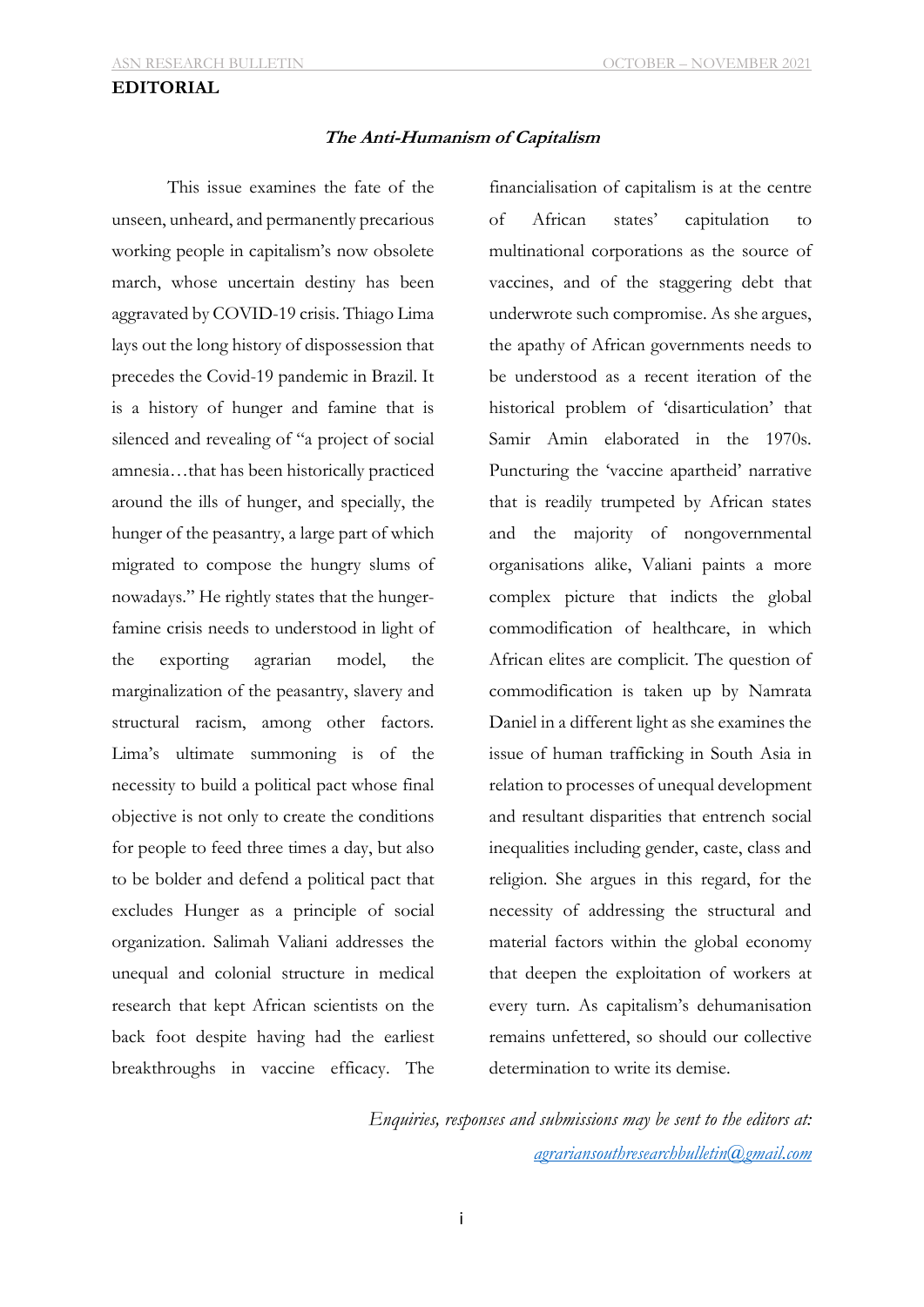# **Brazil: 500 thousand dead by Covid-19. Or why we ignored the 500 thousand dead by hunger in the Northeast**

# **Thiago Lima**<sup>1</sup>

Brazil reached the terrible mark of 500 thousand dead by Covid-19 in June of 2021. Since such a statement can give the impression that the fatalities are the result of the natural encounter between the virus and bodies that - some more than others - are more vulnerable to it, resulting in inevitable deaths or sequels, it is always important to remember a motto announced by Mike Rays, from the World Health Organization in 2019: the virus attacks people; the pandemic explores the vulnerabilities of societies. Therefore, the tragedy of the pandemic is under the direct responsibility and direction of the federal government of Jair Bolsonaroi and his supporters.

In this context, a part of the society positions itself in a fight that is nothing more and nothing less than a defense of civilization or citizenship against this government that aims at barbarism. Also, when denouncing the promotion of the pandemic as a public policy decision, it is common to stress that this is the greatest public health crisis in the history of Brazil. Yet, it is not, at least for the moment.

Between 1877 and 1879, about 500 thousand Brazilian died of hunger in the Northeast of Brazil alone. And from the 1890s to the early 1990s, about 1 million Northeasters suffered from hunger and famine. In the last quarter of the 19th century, it is estimated that up to 2 million people in the Northeast may have died of Hunger (1).

-

The fact that these data are not on the tip of our tongue is revealing. It reveals a project of social amnesia, of silencing, that has been historically practiced around the ills of hunger, and specially, the hunger of the peasantry, a large part of which migrated to compose the hungry slums of nowadays. At a certain point in the pandemic, the rapporteur of the congressional investigation, known by its Portuguese acronym as 'CPI', Renan Calheiros sought to compare the current scenario with previous tragedies and the parameter chosen was the Paraguayan War, the largest military conflict in the history of Brazil. In this episode, which resulted in about 440 thousand deaths in total, 100 thousand were Brazilians. Notice that it is symptomatic that a senator from the Northeast does not emphasize that the main tragedies, in terms of mortality, occurred in the Northeast. Brazil is, in fact, the only Latin-American country to appear in the historical list of "Great Famines" of the World - those that victimize more than 100 thousand people - drawn up by scholar Alex de Waal, numbers which correspond to the Northeast only. Certainly, this is not a minor matter. How is it possible that the milestones of our trajectory are not visible all the time, while hunger intensely increases during the pandemic?

If the coronavirus attacks the body and the pandemic explores the vulnerabilities of the society, the same can be said about hunger. If, since the beginning of time, mankind has waged an incessant fight against hunger, it is possible to affirm that, centuries

<sup>1</sup> Department of International Relations. Graduate Program on Public Management and International Cooperation. Research Group on Hunger and International Relations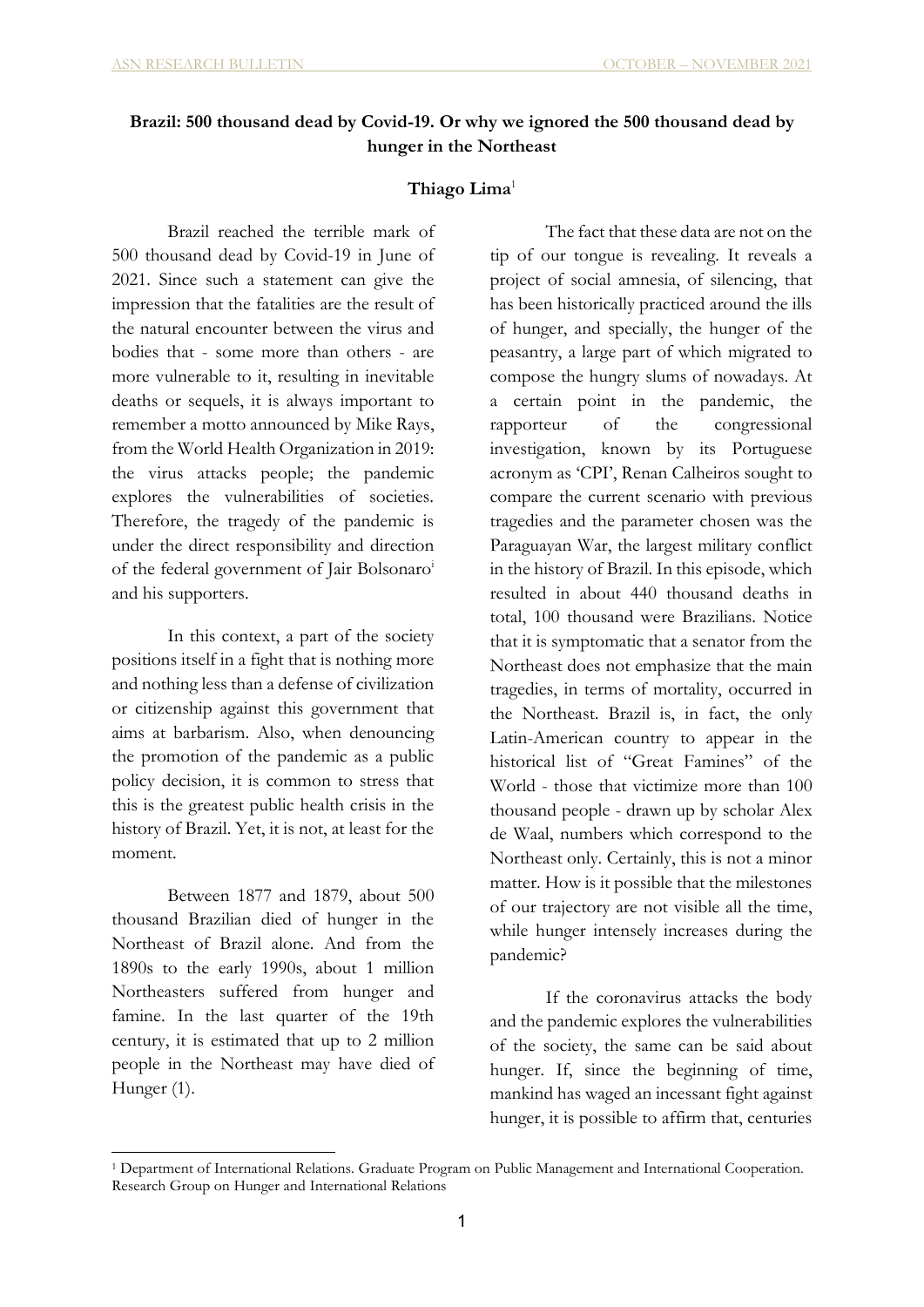ago, some societies and governments developed methods to prevent the harshest times of famine from claiming so many lives and spreading so much destruction because of the diseases associated with the process of severe debilitation of the body by acute shortages of food and nutrients. Mike Davis argues, for example, that before the British invasion of India and China, these two millennial civilizations had effective and established principles and public policies to prevent acute collective famines and to intervene when bad weather would strike a certain part of the territory. Examples of government strategies were: government food stocks; redistribution (transportation) of stocks throughout the territory in case of shortages; distribution of food without counterpart labor; suspension of taxes on peasants; guarantee of land ownership in adequate proportion for subsistence farming; strict control of prices and punishment of dishonest merchants; and isolated agricultural economies from the international market, in order not to suffer price or supply shocks.

These elements together acted as a safety net that prevented one of the main vectors of death during the collective famines: the occurrence of epidemics. The understanding of this point is of fundamental relevance, even for nowadays. In famine contexts, the mortality does not lie exactly in starvation, but in diseases that affect vulnerable, malnourished bodies. Many of these diseases are relatively simple and would not take hold or cause major harms in healthy bodies. However, in situations of severe malnutrition, humans are much more vulnerable to diseases such as cholera, tuberculosis, diarrhea, measles, smallpox, and other diseases. From this perspective, the outbreak of a viral epidemic is one of the biggest nightmares for public health, and this

was prevented by government policies. It so happens that, with the colonizers' invasion, local government autonomy was destroyed as a way to prostrate those people - including through hunger - and to enable the pernicious exploitation of their human resources. It is in this sense, and in others, that Josué de Castro (2) directly associated Hunger and Colonialism/Imperialism. In other words, Hunger was a result of the intentional action and omission of governments, local and foreign, who used the instruments of the State to keep huge contingents of people permanently hungry, vulnerable to famine.

As argued by Josué de Castro, Hunger was not a work of chance but an advanced symptom of social perversity. In the case of the Northeast, although the drought was merciless and extensive during the last quarter of the 19th century, it was known that water defenses and other resilience policies had to be built decades before that. However, the exporting agrarian model, the marginalization of the peasantry, slavery and structural racism, among other factors, never allowed a structural fight against hunger and drought.

The conjunction of famines and epidemics was precisely one of the greatest aggravating factors for the immense mortality of the Northeastern people in the 19th century and afterwards. When migrating from the backwoods to the larger cities, especially to the coastal capitals, these extremely vulnerable populations ended up in places without the minimum sanitary and shelter conditions, eating leftovers or rotten things offered as alms, including by the governments. I ask permission to suggest to anyone reading to imagine the following picture: hundreds of starving and exhausted families, after days of walking under the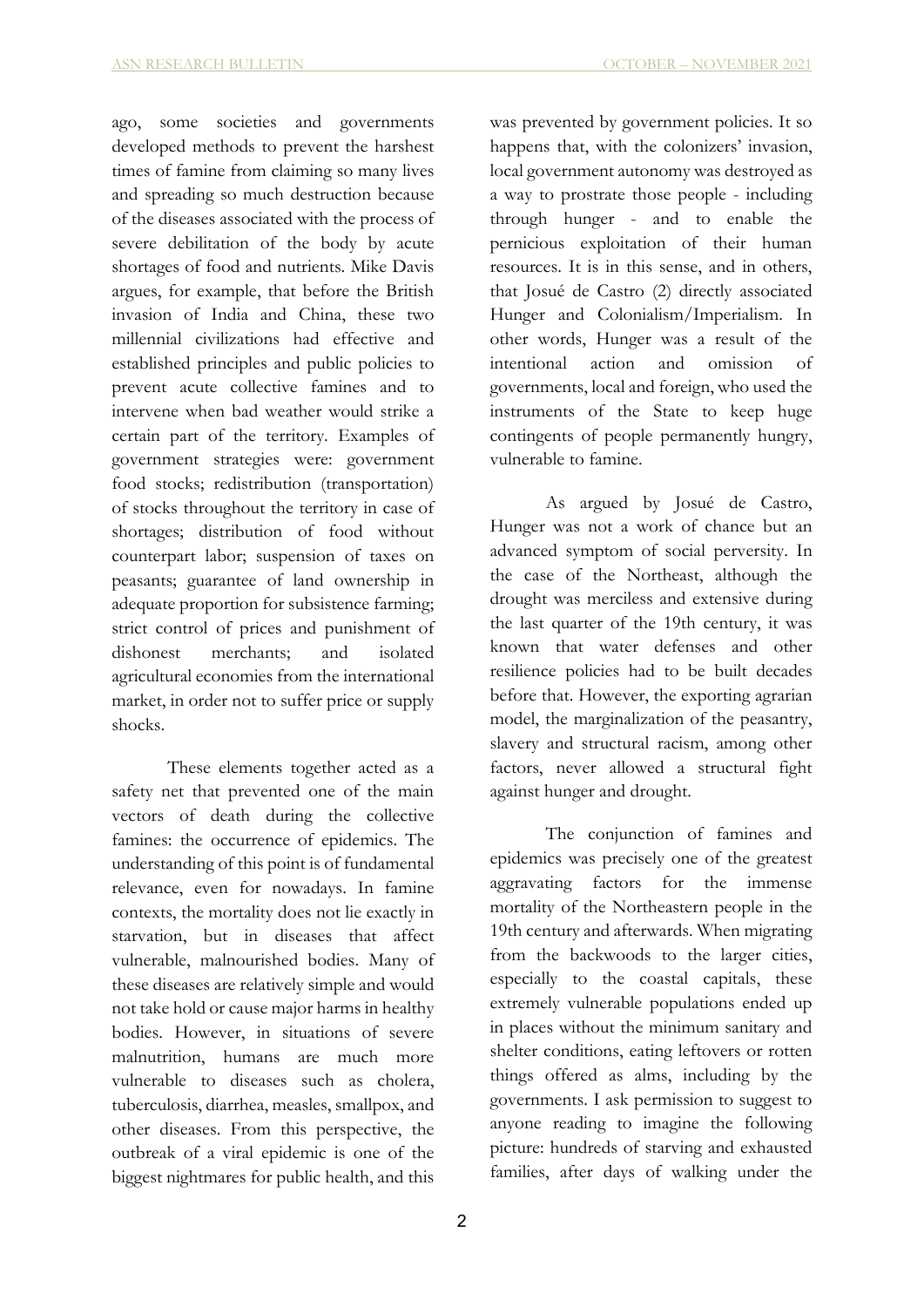excruciating Northeastern sun, finally crowded in improvised camps, with many people suffering from diarrhea, and without any toilet or reasonably adequate humanized - facilities to survive under these conditions.

At this point, it is possible that some Brazilian readers will perceive this picture as tacky and seek to take their eyes off this text. Turning the page. Silencing the issue. This is possibility part of what I want to address in this article. It is the incapacity, either by grudge or by design, that our society has to expose the history of Hunger - and associated epidemics - that weave through Brazil's trajectory.

Allowing and exposing the people to death, to hundreds of thousands, through the hunger method, is not something invented by the Bolsonaro government. It was practiced by the Brazilian Empire (1822-1888). It was practiced by the old Republic (1889-1930). It was practiced by dictatorships (1930-1945 / 1964-1988). However, the lack of this living, burning memory, prevents the existence of a permanent structure to combat this kind of villainy and to promote social justice. Notice that the following testimony of scientist Natália Pasternak in the CPI of the Pandemic had repercussions: "We Jews have been through this before. And our goal, as Jews, and as children and grandchildren of the holocaust, is to never forget, so that authoritarian governments can never put the health and lives of their populations at risk."

And we Brazilians, who in the past and present have experienced Hunger, why do we forget that successive governments have imposed or tolerated Hunger even when they were aware of the risks to our health and our lives? Why didn't we militate against this forgetfulness? I suppose that all readers of this text know something from the history of the Nazi concentration camps. There are many films, photos and books on the subject, such as the Nazi Concentration Camps became the paradigmatic example of the heinous government crime, of Genocide. I bet, on the other hand, that many of those who read this article do not know the history of the Concentration Camps for Famine refugees<sup>ii</sup>, installed under the old Republic and under Vargas' dictatorship, in Cerá, between 1915 and 1932. Why isn't crowding more than 100 thousand people in famine situation, in camps without the minimum sanitary conditions and infested with smallpox, the paradigm of heinous governmental crime in Brazil? Would this paradigm be useful for us to evaluate the agglomeration of workers in public transportation or in the slums in the middle of a pandemic?

Therefore, just as it is imperative to start planning right now the memorialization of the dead and the sequelae of the Covid-19, so that other governments will never repeat what this current one has been doing, it is fundamental to build a national project of memorialization of Hunger as a way to keep society alert and combative against this scourge. But above all, it will be necessary to build a political pact whose final objective is not only to create the conditions for people to feed three times a day. We need to be bolder and defend a political pact that excludes Hunger as a principle of social organization.

For this, at some point this country will need to look back at the historical and political imposition of hunger, especially the imposition of hunger on the most vulnerable populations - most importantly the sons and daughters of the peasants, indigenous and black people. At some point it will be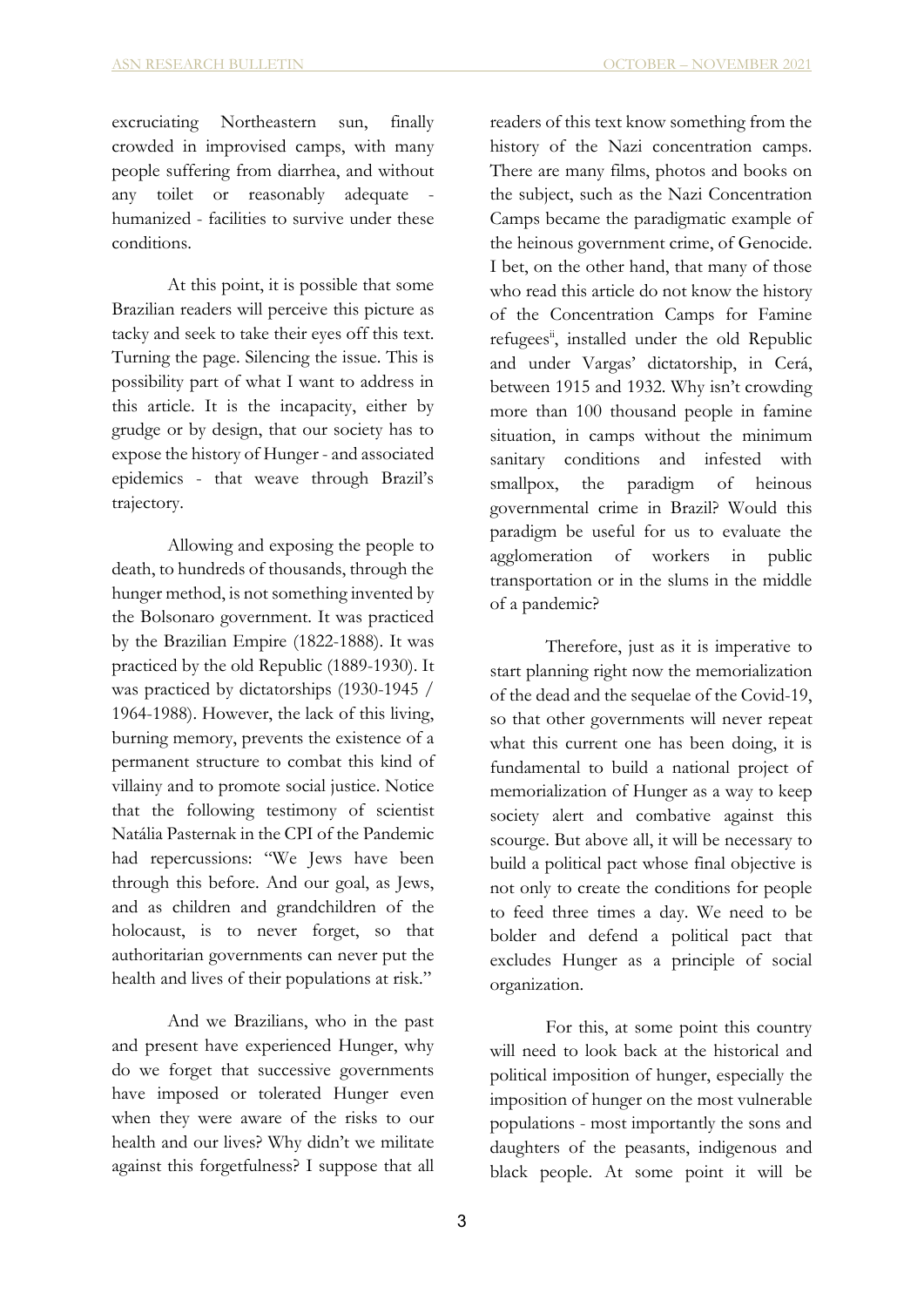necessary to ask forgiveness for the dead, the sequelae, and their families. At some point we will need to decide to confront 'Brazilian bovarism' and open the black box of Hunger, look the monster in the face and, as a Nation, say: Enough! Hunger will no longer be tolerated in this country!

# **NOTES**

-

(1) For an overview of the Great Collective Hungers of Brazil in international comparison, see DAVIS, Mike. Late Victorian Holocausts. El Niño famines and the making of the Third World. London, New York: Verso, 2001 (There is a Portuguese version by Editora Record), and DE WAAL, Alex. Mass starvation: the history and future of famine. Polity Press, 2018.

(2) For an intellectual and political biography of Josué de Castro, see MENDONÇA, Marina Gusmão de. O combatente da fome: Josué de Castro: 1930-1973. Bauru: Canal 5, 2021. 320p

(3) Listen to the episode from the podcast "Ilustríssima Conversa - Brasil sonha em ser outro, mas sem mudar nada, diz Maria Rita Kehl" at https://www1.folha.uol.com.br/ilustrissima/2019/01/brasil-sonha-em-ser-outro- butwithout-changing-nothing-says-maria-rita-kehl.shtml

ii https://journals.sagepub.com/doi/abs/10.1177/0094582X09341977

<sup>i</sup> https://blogs.bmj.com/bmj/2021/04/05/the-catastrophic-brazilian-response-to-covid-19-may-amount-to-acrime-against-humanity/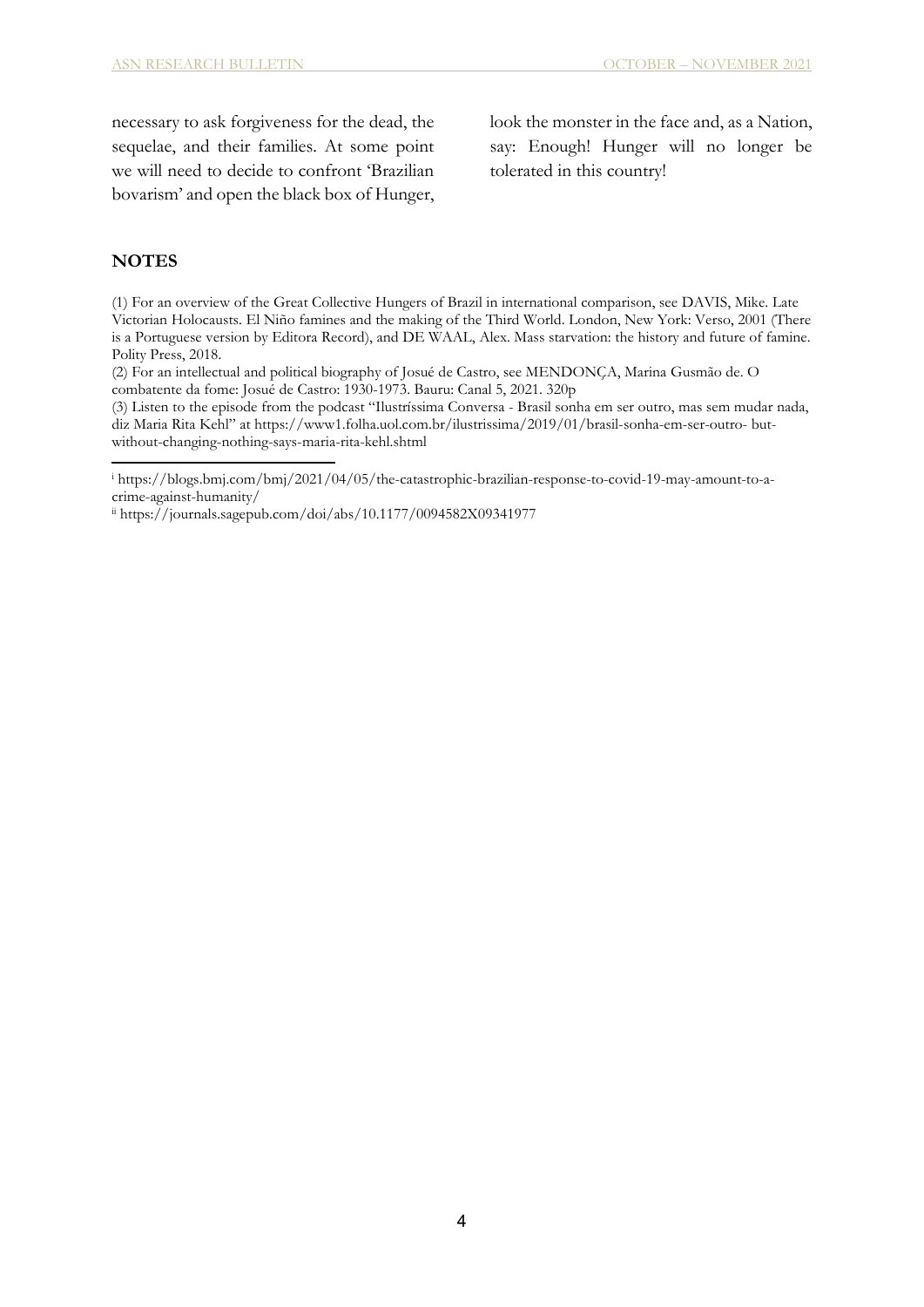#### **Africa's COVID-19 Vaccine and the Scandal of the Centuries**

# **Salimah Valiani1**

*This article is based on an interview conducted with Professor Christian Happi via zoom on August 30, 2021, as well as reports and articles hyperlinked in the piece.* 

A modest team leading the way quietly in Ede, Nigeria, at the little-discussed, African Centre for Excellence in Genomics and Infectious Diseases (ACEGID). This is how and where, by September 2020, a Covid-19 vaccine passed preclinical trials, with over 90% effectiveness against the first and second variants of the novel coronavirus in animals. Professor Christian Happi, director of the Centre explains: "Africa is endowed with a huge wealth of biodiversity. With it, using genomics, we can track infectious diseases as well as find solutions that can work for the world, like we have done for the novel coronavirus."

The only glitch was that African governments would not provide the 250 million USD needed to run clinical trials. Not only a massive loss for Africa, the refusal to support the research is a loss for the globe's majority. Happi argues that "because of the biodiversity in Africa, including plant, animal and human, if clinical trials had been

successful, the vaccine would have been highly effective around the world."

Added to this is the crucial fact that Happi and his team—unlike the Oxford scientists behind the AstraZeneca vaccine would not have patented the vaccine. This would have made it accessible to impoverished and rich countries alike.

Instead of funding research and production of an African vaccine, African governments, through the African Union (AU), pooled resources to obtain financing of 2 billion USD - about four times more than what was needed for ACEGID clinical trials to buy vaccines from multinational corporations (MNCs). The resources pooled, of course, are those of citizens of the continent, provided by the AU as collateral to the Africa Export-Import Bank (AFREXIMBANK). African states thus put Africans in yet deeper debt with some of the world's richest banks and individuals — for

 <sup>1</sup> Salimah Valiani is author of Rethinking Unequal Exchange - The Global Integration of Nursing Labour Markets (University of Toronto Press, 2012) and author's editor of The Future of Mining in South Africa (Mapungubwe Institute for Strategic Reflection, 2018). She has also published several policy, academic and popular articles in world historical political economy and feminist economics.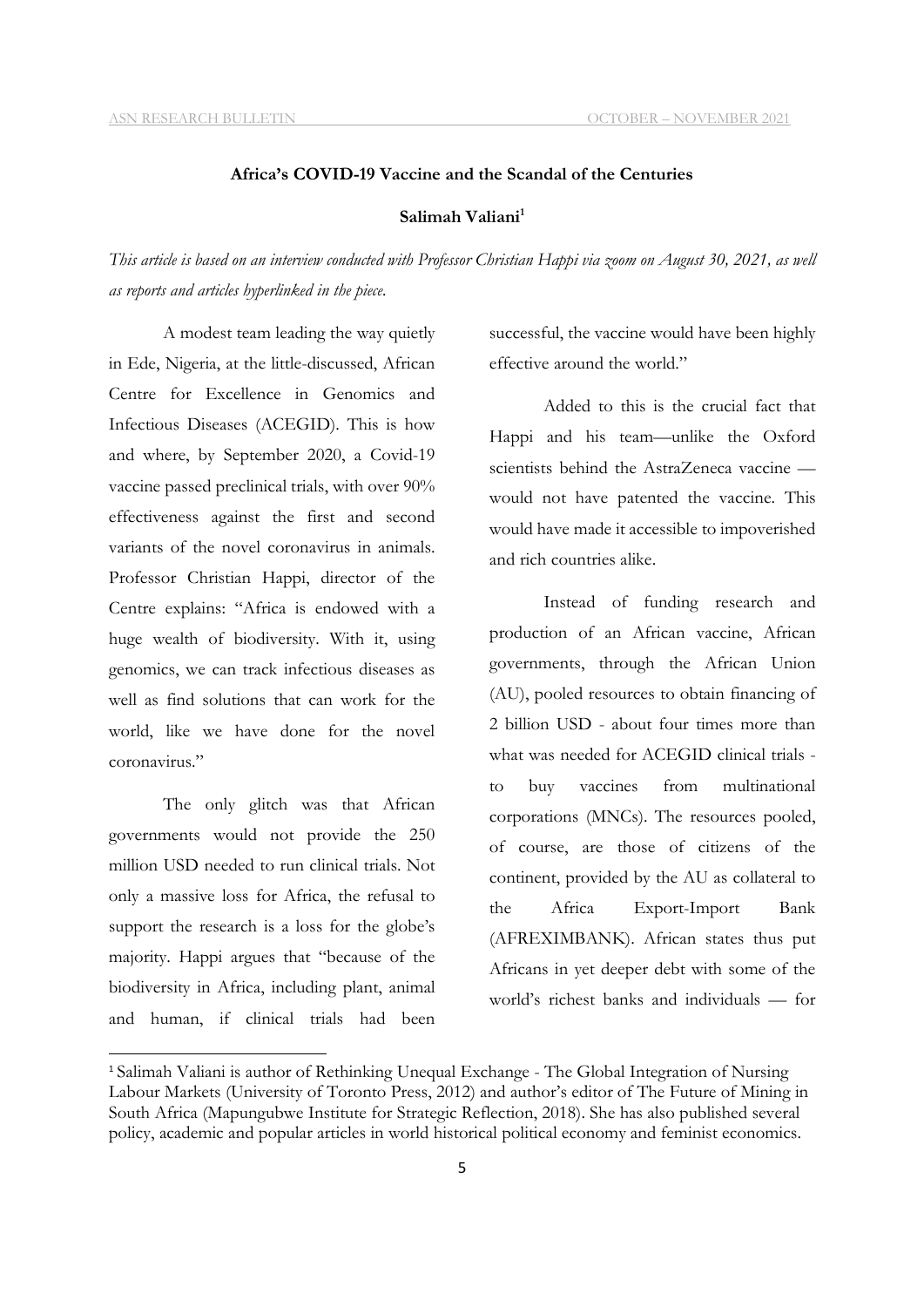profit-riddled COVID vaccines in short supply for the global majority.

## **AFREXIMBANK**

Headquartered in Cairo, with offices in Abidjan, Harare, Abuja and Kampala, the AFREXIMBANK is a supranational financial institution established in 1993. Its investors are African governments, African central banks, African private banks, international private banks and financial institutions, and rich individuals. Listed on the Stock Exchange of Mauritius, AFREXIMBANK is a hallmark of neoliberal capitalism in Africa.

On the global scene, with an authorized share capital of 5 billion USD, AFREXIMBANK is a small player. Authorized share capital of Standard Bank (South Africa), for instance, was 19.3 billion back in 2004. Today's top three billionaires in Africa, Aliko Dangote (Nigeria), Nassef Sawriris (Egypt), and Nicky Oppenheimer (South Africa), have a combined net worth of 28.6 billion USD. These three capitalists, in turn, fall far behind the richest billionaires and trillionaires of the world. Nevertheless, this short lesson in African finance debunks the myth that there is no money in Africa.

Largely reflecting the same global power structure, the quarter billion USD needed by ACEGID for clinical trials is a small fraction of the 10 billion USD invested by the US government in Operation Warp Speed, that funded COVID research of Moderna, Johnson & Johnson, Pfizer, and other MNCs.

Instead of investing in a not-for-profit COVID vaccine that would have served humanity as a whole, the AU, through its selftitled COVID-19 Vaccine Development and Access Strategy, has and continues to support clinical trials, roll-out, and uptake in Africa of for-profit vaccines produced by the same MNCs funded in Operation Warp Speed.

# **How to explain this choice made by African states?**

#### **Disarticulation**

Far from being altogether new, the story of Africa's COVID-19 vaccine is a recent iteration of 'disarticulation', elaborated by Samir Amin in his 1970 seminal work, L'accumulation à l'échelle mondiale (published in English as Accumulation on a World Scale in 1974). Unlike the economies of colonizing, or so-called rich countries, different areas of production in the colony and post colony speak little to each other, if at all. Agricultural production is either cash crops for export or subsistence of the immediate producers (or a bit of both) — but rarely for mass consumption in another part of the same country. Raw materials are at best, partly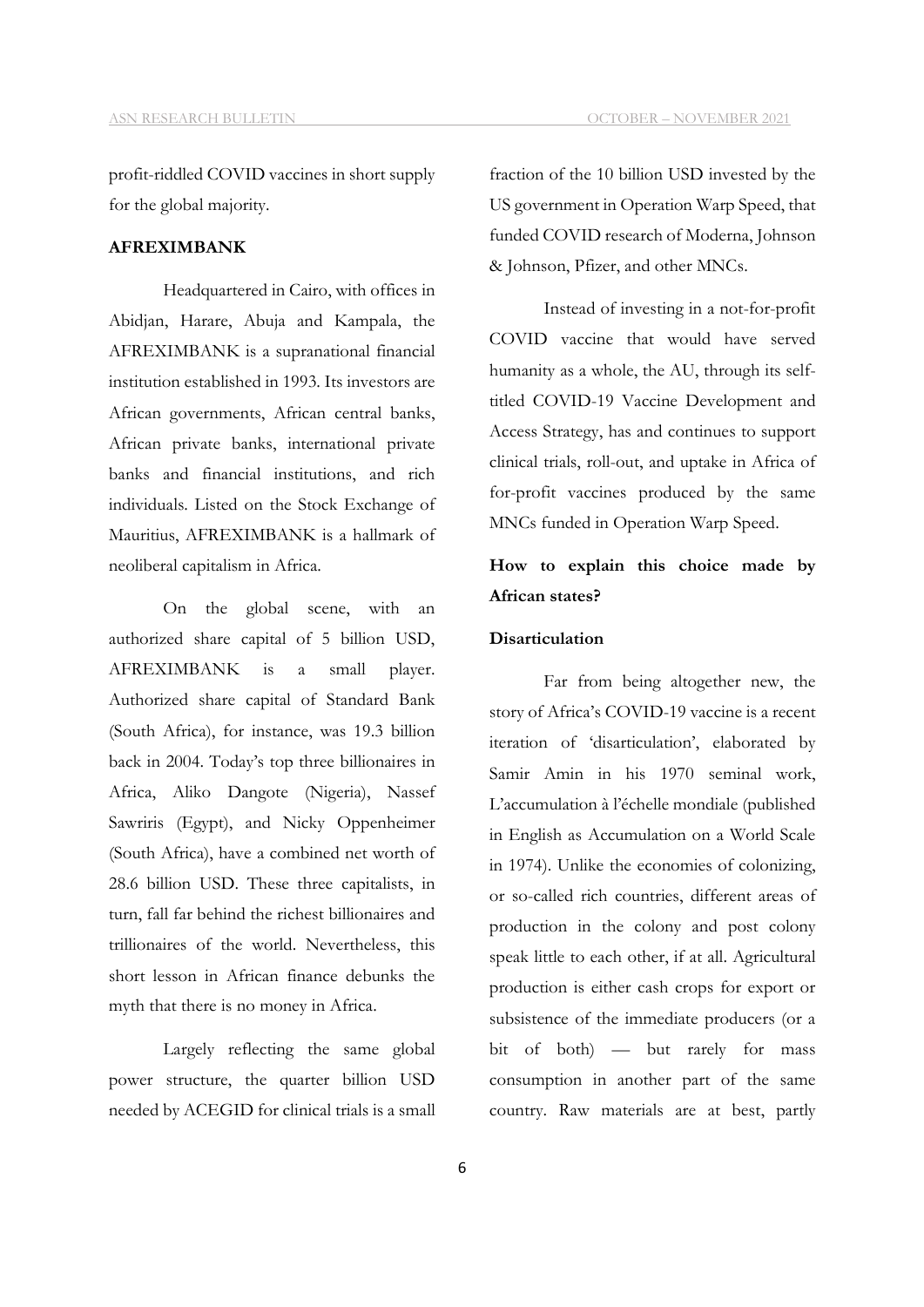ASN RESEARCH BULLETIN OCTOBER – NOVEMBER 2021

processed, before being sent elsewhere to be turned into finished goods. Manufactured goods, if produced within the post colony, consist mainly of imported inputs and technology. Industrialisation in the post colony therefore does not tend to mobilize various areas of production as it does in 'rich' countries. For their part, elites in the colony/post colony — both national and multinational elites — re-invest very little in the post colony. This is not for a lack of profits generated in the post colony. Amin demonstrated this for Egypt. Between 1939 and 1953, though profits amounted to one third of national income in the colonial period, only 14 per cent of this was re-invested productively (mainly in family businesses, public shares and stocks in other companies). The rest was used for luxury consumption (38 per cent), to buy real estate (34 per cent), and liquid capital like gold (15 per cent). This political-economic structure during colonial times set the tone for further capitalist development after Independence. Consumption of imported luxuries, real estate and liquid capital creates few jobs, hence the historic problem of high unemployment and underemployment in countries of the South most of which have patterns resembling those of Egypt.

# **Full circle to Africa's COVID-19 vaccine**

In late May 2021, some 10 months after ACEGID's numerous unheard proposals for investment in clinical trials, Cyril Ramaphosa, current head of the AU and president of South Africa, urged France's President Macron to support manufacturing of MNC vaccines in African countries. Around the same time, at the start of what would be South Africa's most deadly (third) wave of COVID-19, South African pharmaceutical firm, Aspen, was being suited-up by Johnson & Johnson to produce the J & J COVID vaccine.

All of this complicates the story of 'vaccine apartheid' and the need for intellectual property waivers for COVID vaccines — a call trumpeted by African states and the majority of nongovernmental organisations alike. In different ways, both groups benefit from today's iteration of the global poverty industry, in which, as Professor Happi puts it, "Africa behaves like an orphan that can do nothing but beg."

Happi continues, "Africa is far from poor. We have powerful plant, animal and human biodiversity, as well as science and philosophy dating back centuries. We can put all this to productive use in new ways, combining with knowledge that Africans in the diaspora have gained from the world's best universities."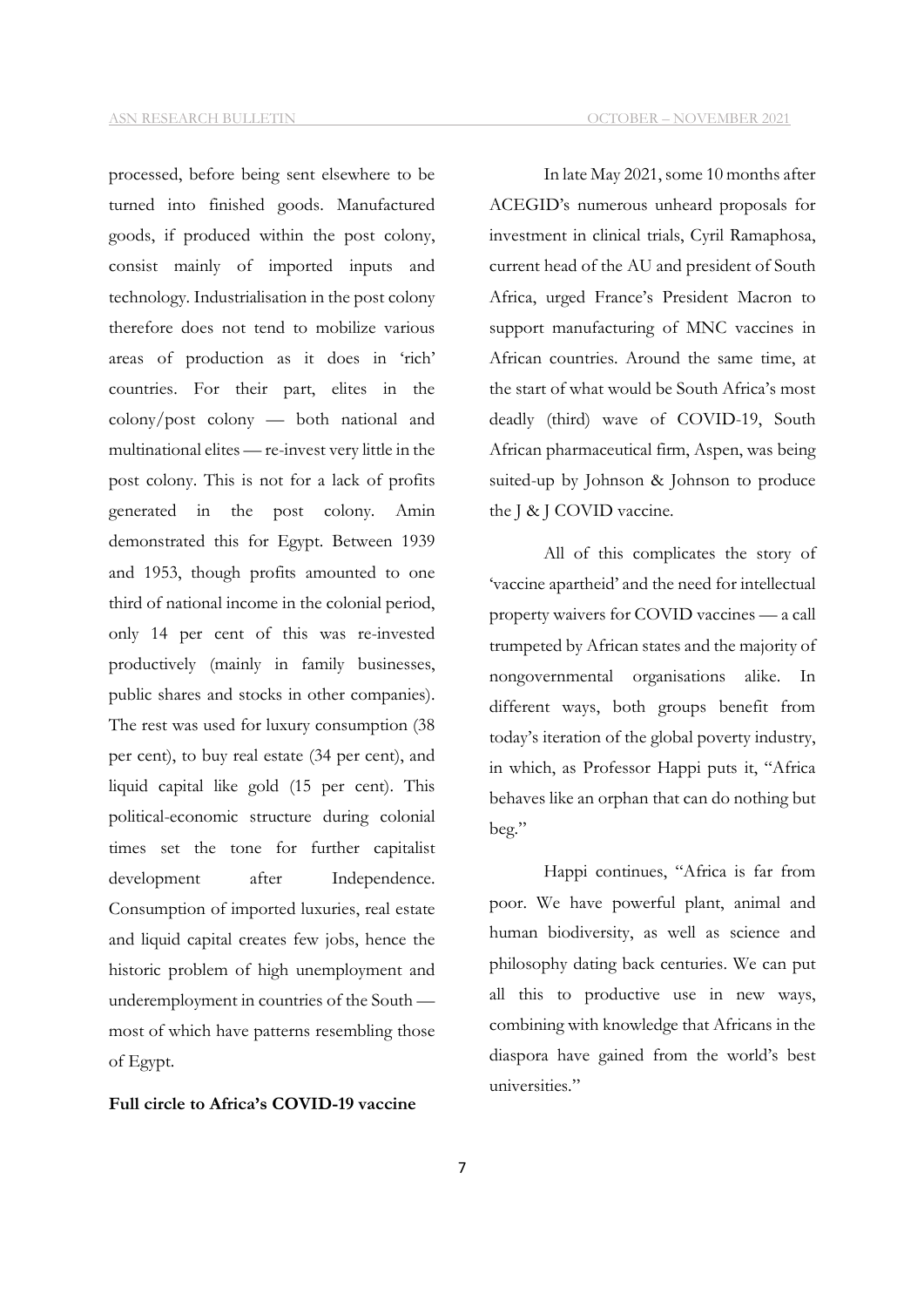In February 2020, ACEGID sequenced the first genome of the SARS-Cov-2 circulating in Africa within 48 hours of receiving it. Happi and team tracked that the virus had entered via Europe and provided the information to the Africa Centre for Disease Control and Prevention, along with a containment strategy. African governments then instituted measures at airports and quarantine requirements. "Through this we were able to delay community transmission in Africa," says Happi, "This is why COVID-19 has not hit the continent the way it has hit other continents."

Throughout the pandemic, ACEGID and its partners have continued using advanced genomics tools and techniques and advising African governments on how to contain COVID-19. From June 14 to July 3, 2021, ACEGID conducted a first time training with epidemiologists of 14 African countries. Linking COVID containment strategies in the continent to ACEGID's pioneering work on

Ebola, Lassa and other viruses, Happi says "There is a quiet revolution in the making."

#### **Decommodifying healthcare**

In its work and approach, ACEGID is planting seeds for the decommodication of healthcare in Africa. Decommodifying, or taking the profit motive out of healthcare, is the means to discovering and providing the specialised care needed by the majority — in pandemic as well as nonpandemic times while training and employing people in the process.

The goal of decommodifying healthcare in Africa has the potential to draw back to the continent researchers and workers in the health sector that have left for studies and better jobs. Happi himself is an example. "If I wanted money I would have stayed at Harvard after my post-doctoral research. I returned to Africa to give back to this continent that has given me so much. As it has done in the long history of humanity, Africa can give to the world so very much."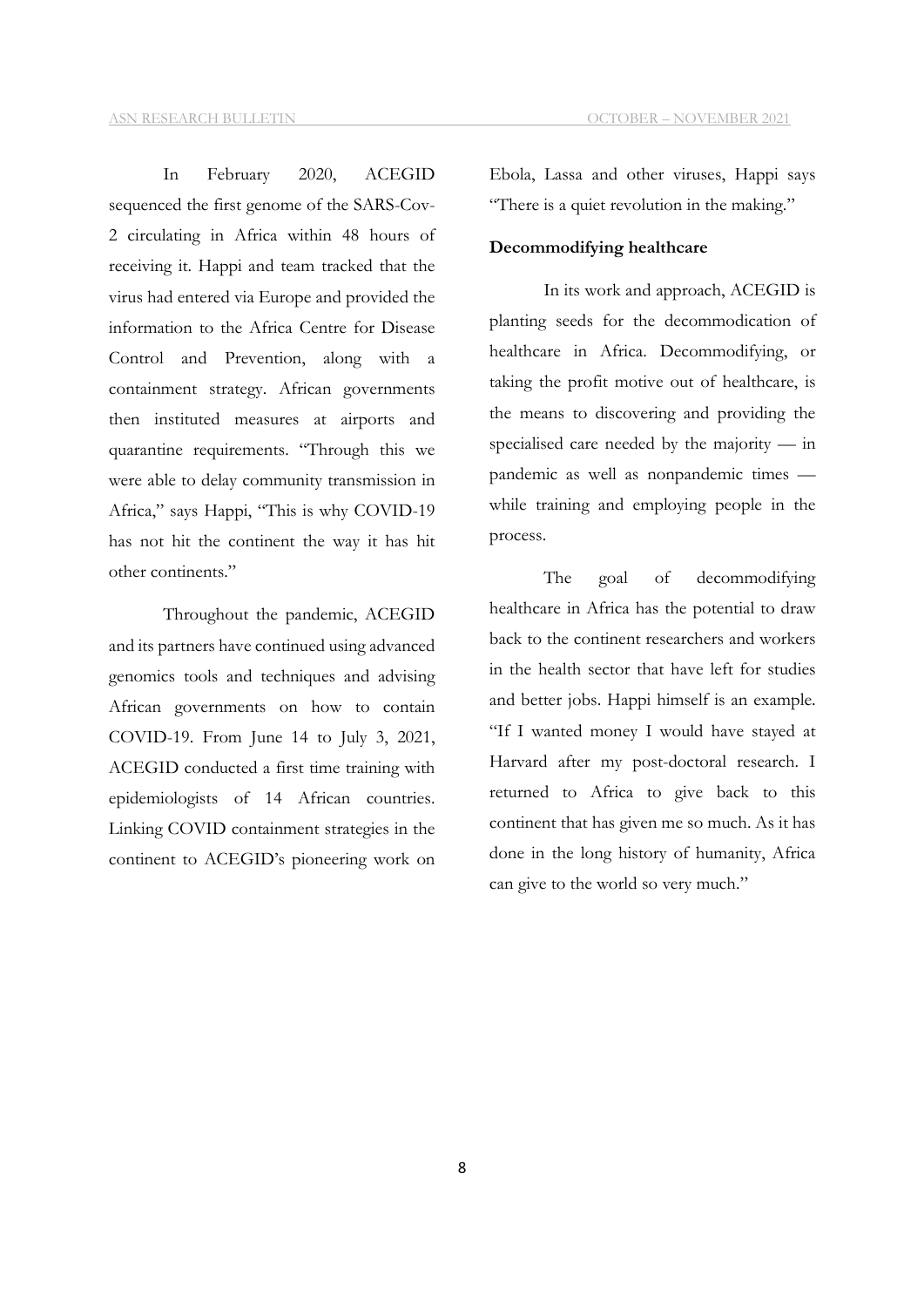# **Demand Workers Rights to End Human Trafficking and Labour Exploitation**

# Namrata Daniel<sup>1</sup>

This article aims to inter-relate the discourse on human trafficking with structural inequalities and socio-economic disparities among the workers. It argues that patterns of structural violence and human trafficking are inter-linked and are embedded in the relationship between gender, caste, class and religion. Thus, human trafficking is an extraction of forced, cheap, and at times unwaged labour. Human trafficking processes are facilitated because of capitalist modes of production creating a reserve army of labour. The labour from trafficking is embedded in both formal and informal sectors, as two processes are closely intertwined in the capitalist modes of production.

The issue of human trafficking and migration for labour are not isolated processes, but are inter-linked with economic and development policies of the government that are increasing disparities and creating an unequal world. In this context, it is necessary to address the structural and material factors within the global economy that is creating a demand for cheap goods and services, as this is facilitated by paying meager wages and having poor working conditions to exploit the labour of the workers.

## **Human Trafficking in South Asia**

 India is a source, transit and destination country for human trafficking. India is a destination for the trafficked people of South Asian Countries such as Bangladesh, Nepal and Sri Lanka and is a source for trafficked labour to Pacific Asia, North America and Europe (Kumar, 2013, p. 117). In India, women and children are not only trafficked for sex work, but even other forms of forced labour in other sectors such as domestic work, agricultural work, begging, forced marriages, organ trade, child and bonded labour.

 Due to the socio-economic conditions, a large number of women and children are trafficked from economically disadvantaged areas to big cities for work in the informal economy. The women and children from poor and marginalised communities are often trafficked to be forced in to labour under exploitative working conditions. The traffickers exploit the lack of awareness of the most poor and marginalised communities who are living in the remote and rural regions in the country. The traffickers approach the families living in distress and debt to send their relatives with

1

<sup>1</sup> Independent researcher.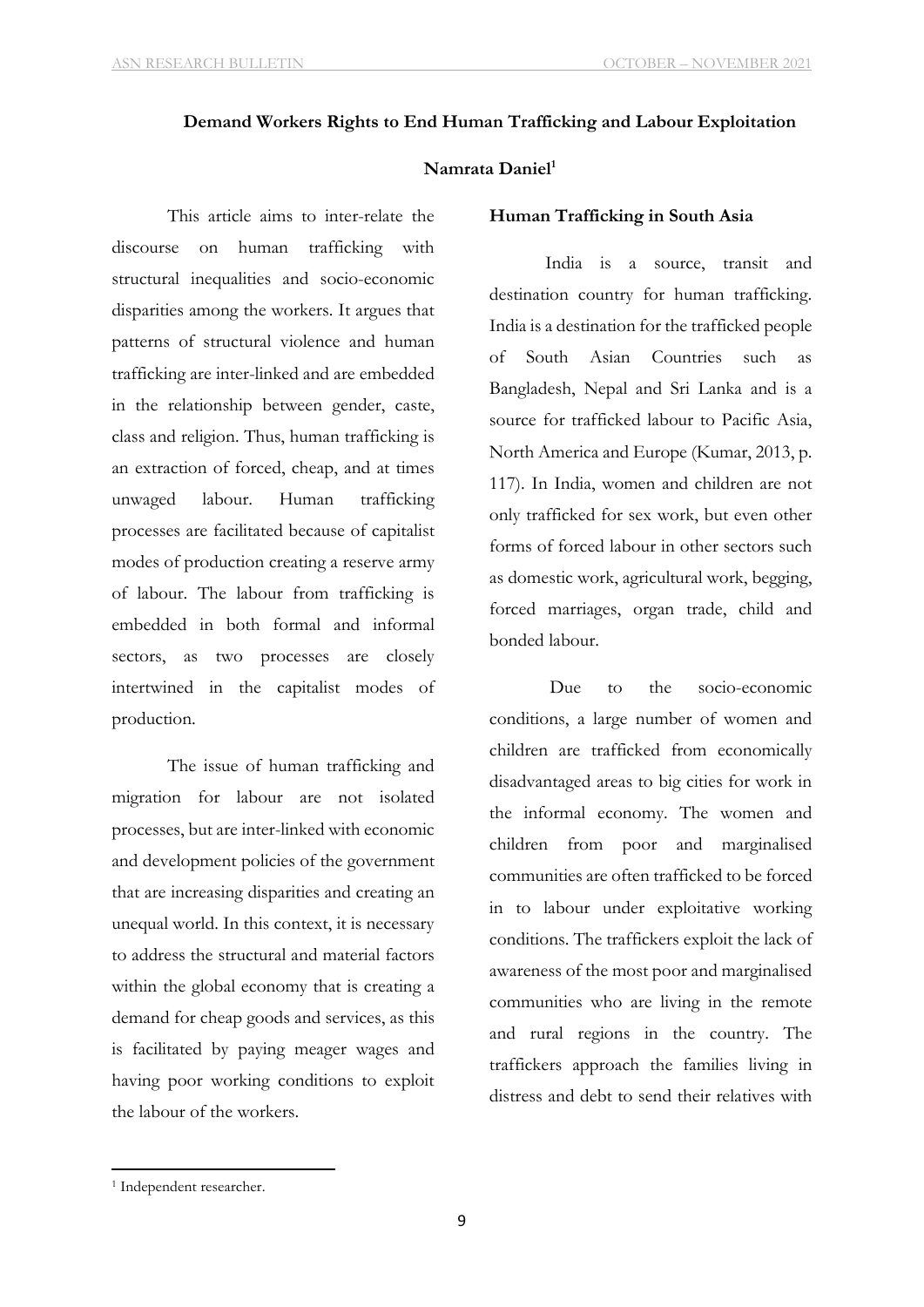them to work in the cities, in return they promise daily wages.

With the close proximity and sharing of borders, many workers migrate from Bangladesh and Nepal into India in search of work. As the border is vast there are a few entry points that have no border police to patrol and trafficked and non-trafficked workers may enter through illegal channels into the country. The pattern of labour mobility is highlighted by International Labour Organization, affirming that Asia and the Pacific Regions are the source, transit, and destination for trafficking, with the largest numbers of trafficked victims. This region accounts for nearly 11.7 million or 56 % of all global trafficking. <sup>i</sup> The economic insecurities, conflict, and violence have increased worker vulnerabilities, and they are on a constant move in search of jobs for survival.

Globally, patterns of labour movement are in two directions: South-South or South to North countries. There is also movement of labour within South countries from the rural to urban areas in search of work. Researchers have more often explored the commodity and capital flow between the North and South, but *"labour flows have not received the merit."* This flow and link between the two is crucial as the labour power that originates in the South has played a major role in the North by increasing the

surplus it requires (Bhattacharya, 2006, pp. 194, 196). Many workers may migrate through a legal route and settle well in a new country. However, the nature of global capitalism has increased flexibility of the workplace, meaning that many workers are temporary and contractual, and may take the illegal or semi legal route. With global capitalism taking over the world, the workers are absorbed into two categories – either as producers or consumers, within which labour is a commodity (Chew, 2006, pp. 2, 8).

## **Conditions of Work for Women Workers**

In South Asia there is extensive migration that links cities and villages in diverse places and across borders, that has in the recent years become a matter of security concern for agencies (Barbora, 2008). The processes of trafficking have a very complicated and complex relationship with labour migration. Various researches have highlighted the fact that women have a strong desire to migrate for multiple reasons: in search of better jobs, aspirations, to escape violent homes, and in this process often are abused and exploited. But counter-trafficking processes of the State through legal frameworks have also impacted and restricted women's migration by locking them in a system of oppression in the private sphere and limiting their opportunities in the public sphere (Coomaraswamy, 2005).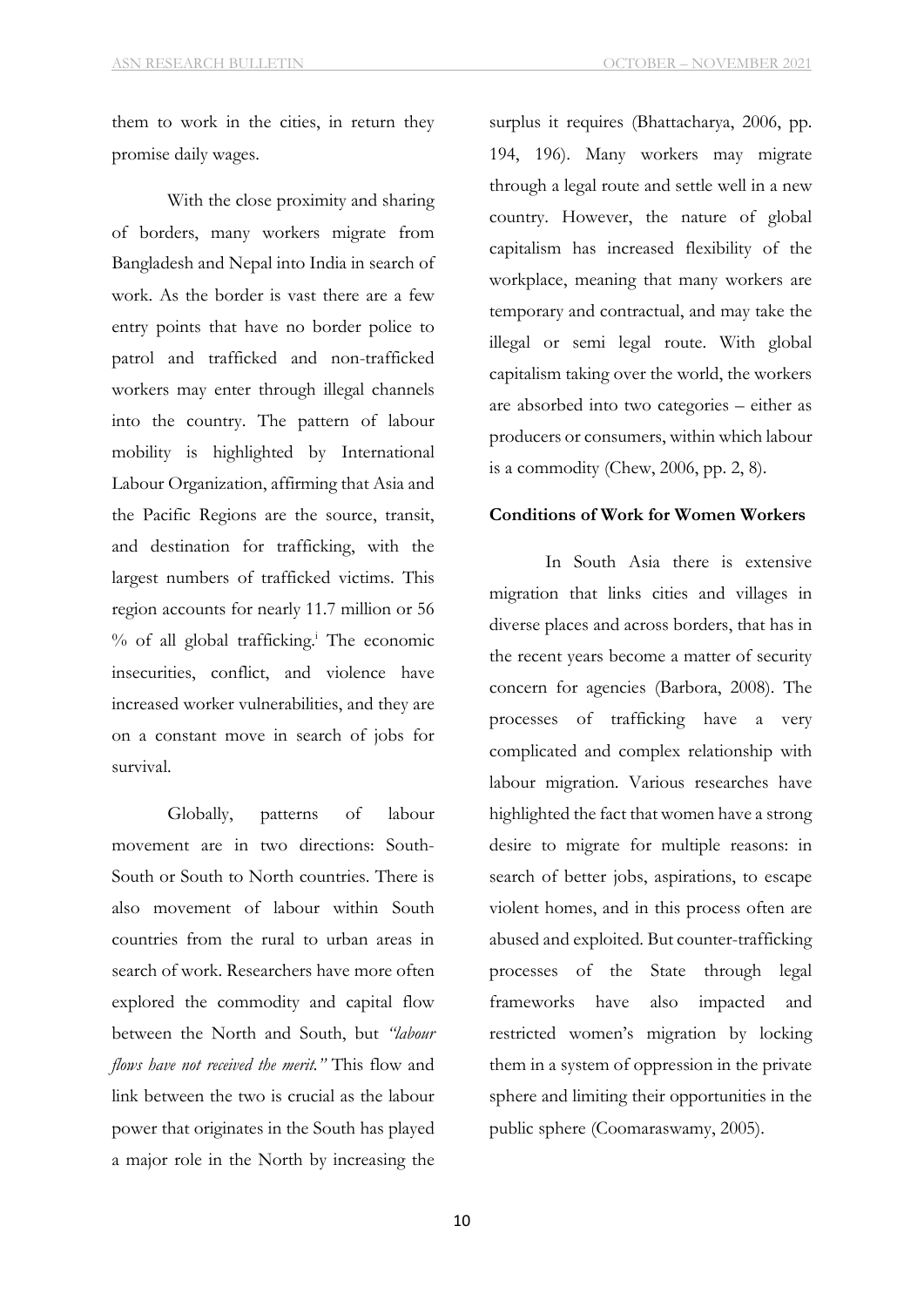According to the Census of India (2011) the number of internal migrants is 450 million, a substantial increased of 45 percent from 309 million recorded by the previous census of India  $(2001).$ <sup>ii</sup> The data also shows that the major migration in the country takes place within individual states. In the 2011 census, from the total person registered as "migrants," only 11.91 (5.43 crore) had moved to another state, and nearly 39.57 crore had moved within their respective states.<sup>iii</sup> According to the Census of 2011, there were 139 million interstate migrants (who moved for all manner of reasons ranging from education to marriage, not just employment). The limitation of this data is that it captures the movement of populations in general, but not labour migration. Additionally, it identifies social reasons for women's migration and economic reasons for men's migration. However, there is an increase in the movement of women as independent workers in search of work, and this is a change from the earlier pattern when women migrated for marriage or were united with family. Although marriage still remains an important reason for migration, there is a rise in female migration for wage labour.

 When women move as a part of the family migration this changes the social reproduction among migrant workers, creating a new source of labour that can enter the formal and informal markets (Ghosh, 2010). While migrating with families to

different countries, women find it difficult to get jobs through formal channels because of qualifications, or may hold a status of a dependent spouse in the host country. Finding work through formal and legal channels is thus made difficult for the migrating women. There is significant presence of women in migration flows all over world, and with their paid and unpaid labour women make significant contributions to the economies of both origin and destination countries, their family income and communities.

In the South Asian, caste identities are crucial in the operation of labour markets as workers from Dalit communities are lowest in the labouring hierarchy and dominate informal markets along with Adivasi and Muslims. Moreover, the labour markets are segregated in nature for male and female migrant workers, as men dominate in the production and construction sector, whereas women dominate more in service industries, domestic and care work, and in entertainment sectors. The labour market segregation in processes of trafficking and migration is intertwined with the idea of gendered roles for men and women in society, and defined by the sexual division of labour.

In the process of migration often women workers become vulnerable to exploitation and abuse. This is not just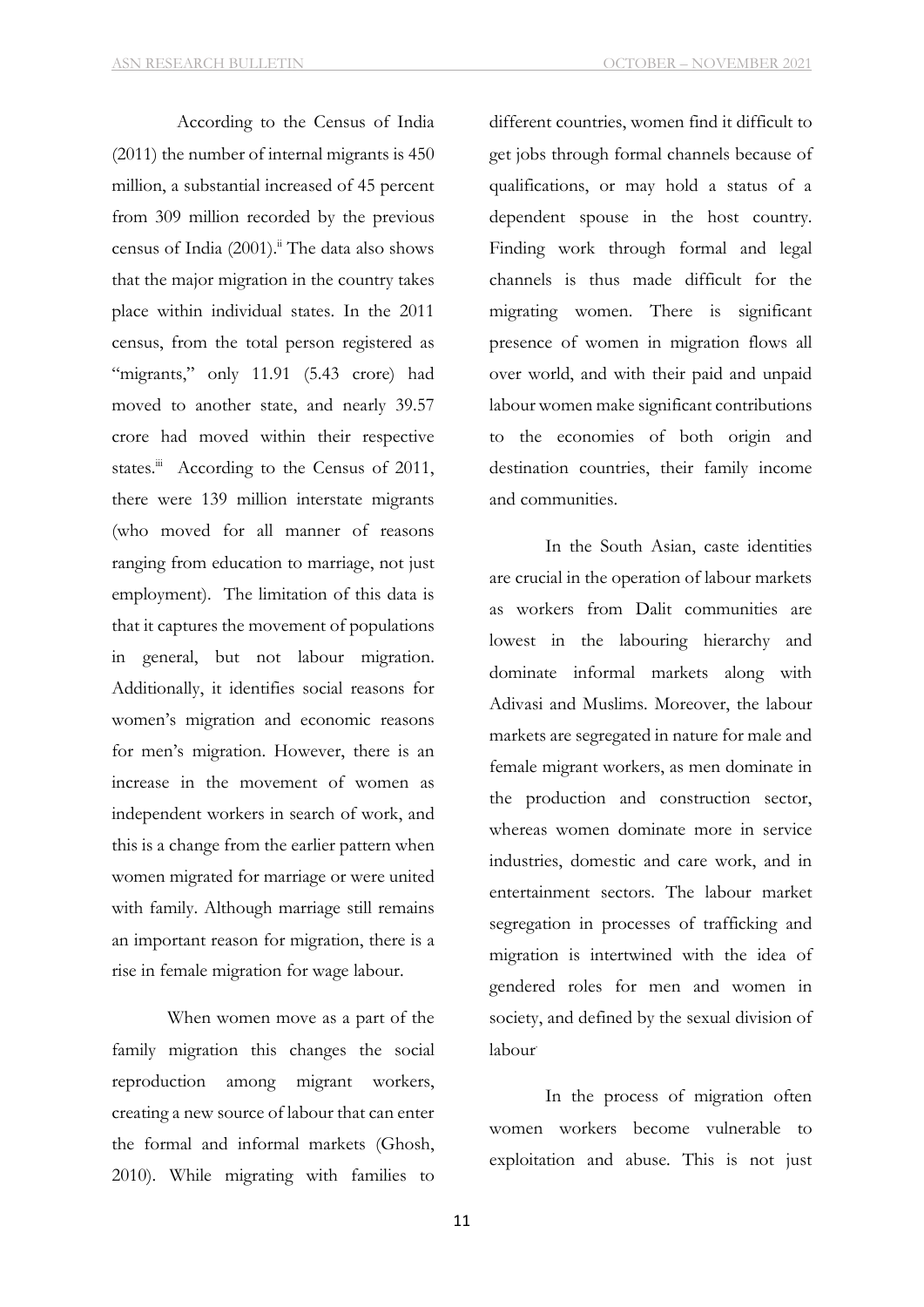because of the economic situation of workers, but also due to the systemic discrimination against women in the labour markets, cultural practices, growing unemployment and lack of skills. During this process women workers may at times even fall in the hands of the traffickers. Moreover, it is observed that having stricter control on the immigration process may increase trafficking networks and strict controls on mobility may not lessen but rather heighten crime (Sharma, 2011, p. 46). Within trafficking networks and in migration process, many women workers become vulnerable to sexual abuse or sex is demanded by the traffickers, contractors, employers and relatives. Women workers are often subjected to dual extraction of their labour: sexual and domestic in the labour markets.

# **Impact of Economic Policies on Human Trafficking**

Under the institutions of capitalism, poverty cannot be eradicated; rather, it is created and recreated in several ways. Further, there is a relationship between capital and labour, which is significantly changing with global capital. The globalised market with labour is under attack, and human trafficking is becoming a process to extract surplus from forced, cheap and unwaged labour. Globally, States have supported policies of the free market as an

incentive for economic growth, innovations and development – neoliberal policies that have been criticized by several scholars as having severe effects on human security, especially in relation to economic rights and equity.

Neoliberal policies have failed at improving the lives of people, and the policy of free markets have placed less emphasis on the needs of the workers and is increasing the vulnerabilities of the poor. Furthermore, there is a relationship between neoliberal free market policies and the violations of labour rights, human rights, trafficking and child labour. The process of human trafficking for forced labour exploits economic vulnerability of a person. Therefore, focus of the neoliberal policies that are implemented by the State should also be on the violations of human rights (Blanton et al.,2018).

Market friendly policies have furthermore, impacted markets in creating a demand for low-skilled and cheap labour, and trafficked labour is *"deeply embedded"* in this labour market (LeBaron, 2015, p. 3) as it effectively eliminates the labour cost (Crane, 2013). Market friendly economic policies increase the economic vulnerability of workers, especially women and children belonging to marginalised communities (Dalits, Adivasis, OBC and Muslims), as they form an integral part of reserve army of labour for the traffickers.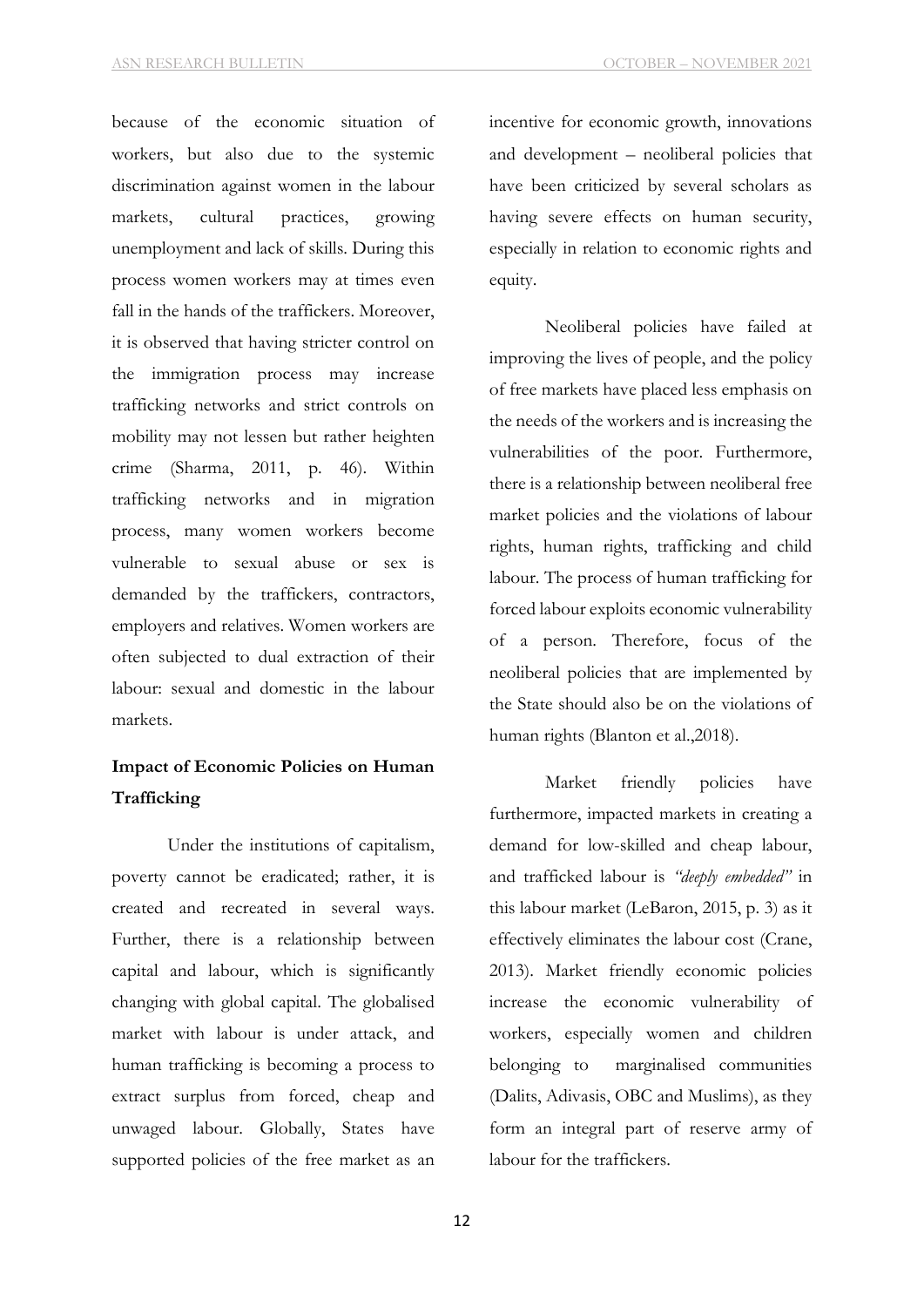In such a scenario, the role of the State must be to reduce the poverty of workers by implementing government schemes and polices that enhance livelihood, health, education etc., and to provide basic services to workers. It is the responsibility of the State to provide education and health care to citizens as a public good that can create an appropriate quality of labour that may be needed to serve the needs of industry at any given stage. By ensuring social security policies, the State can determine ways in which unemployed workers can regulate the political assertiveness of those who have work. Social security policies reduce vulnerabilities and enable the conditions of the workers for returning back to work in case of ill health or financial problems (Harriss-White, 2006, p. 1243). It is necessary that social policy is understood and linked with the economic policy on labour, as globally, workers in the informal sector are poor, and poverty is a big cause and consequence for informality.

Furthermore, the growing informalisation of the labour markets is a structural feature of contemporary globalization. According to the International Labour Organization report 'Women and Men in the Informal Economy: A Statistical Picture' (Third Edition, 2018), after excluding agriculture, half of the world's employed population is in the informal economy. The highest level of informal

employment is found in the agriculture sector with an estimate of more than 90 percent. The report shows that the 93% of the world's informal employment is in developing and emerging economies. Employment in the informal economy is greater for men (63.0 percent) than women (58.1 percent). Women are exposed to informal employments in low and middle-income countries and are often found to be in more vulnerable position in terms of work.

The growing informality in the markets is interlinked with the pressure of global competition and market deregulation policies that have slowed the growth to development which is associated with precarious types of employment. Likewise, the policies of market deregulation and globalisation have dismantled the idea of a welfare state that has resulted in the erosion of labour unions and workers' rights (Beneria et al., 2000) and this has made a substantial number of people vulnerable to processes of human trafficking forced labour and distress driven migration.

# **The State must act to protect women workers rights**

The question of women workers' mobility and rights is intertwined with issue of gender-based discrimination and violence. Women are rendered largely vulnerable to processes of human trafficking and experience exploitation, abuse, and violence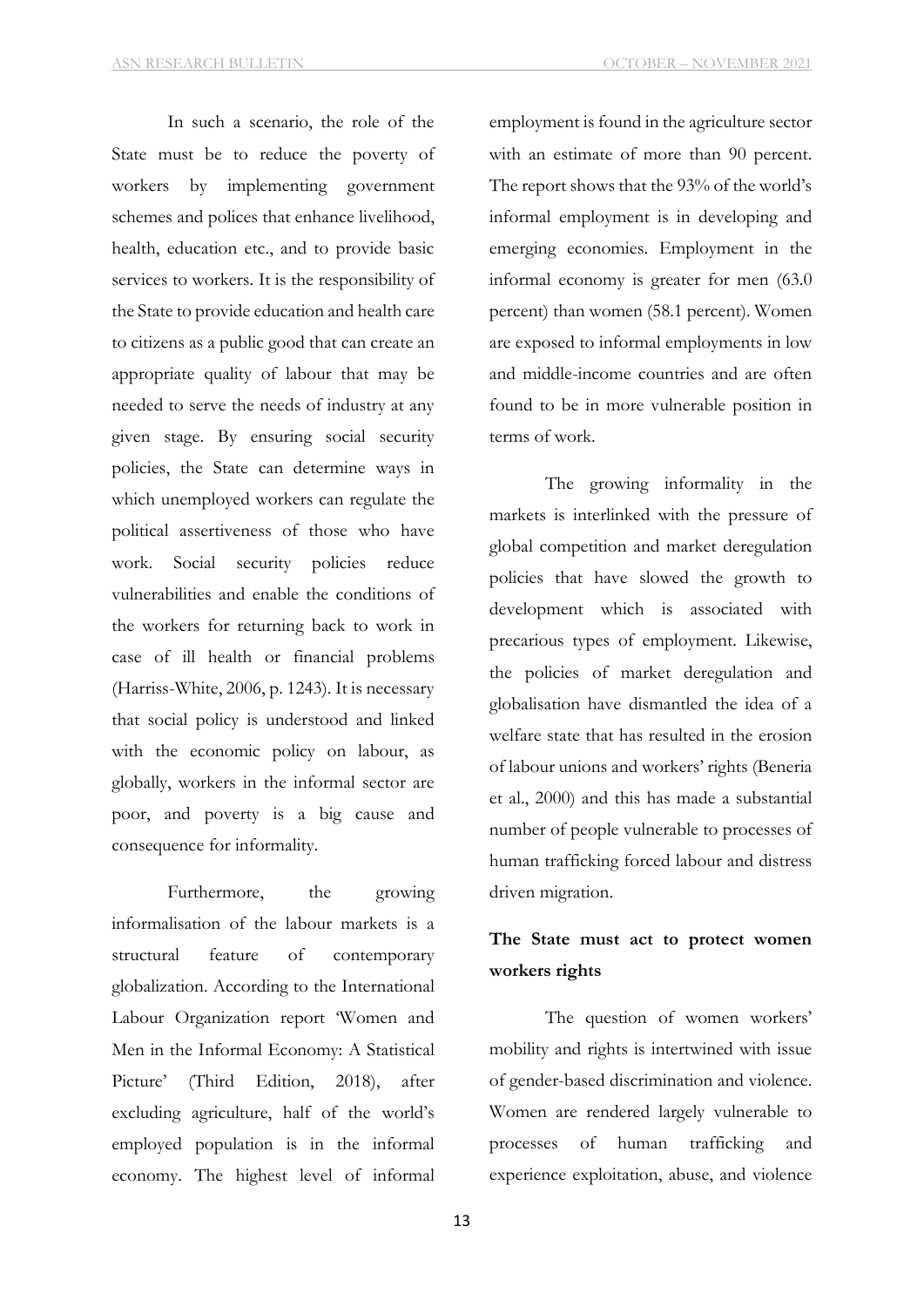due to factors rooted in structural and material factors for women workers: dispossession from land, resources and assets. The widening inequalities and income disparities with implementation of neoliberal economic policies have increased the mobility and vulnerability of worker from marginalised communities, and especially women workers in the markets.

Various methods restrict women's migration process such as seeking permission from the male members of the family, sociocultural reasons, stigma and government policies. Instead of restricting women's labour mobility and their desire to migrate for better life, governments should implement policies and have effective systems to ensure that women workers are not abused in the

----------------------------

migration process. Therefore, it is important to broaden the discussion on trafficking and connect it with the question of labour rights and violation within the human rights framework. The aim of government should be to incorporate an integrated approach towards migration that does not increase the risk of trafficking for workers. Along with this, governments should make a distinction between human trafficking and smuggling of migrants, and while doing this, should keep in mind international laws that require protecting the rights of the migrants regardless of their status (Pattanaik and Sullivan, 2018). The debates on human trafficking of women have to be understood in relation to the demand for safe migration, decent jobs, better working conditions, and wages.

Barbora, S., Thieme, S., Siegmann, K. A., Menon, V., & Gurung, G. (2008). Migration Matters in South Asia: commonalities and critiques. *Economic and political weekly*, 57-65.

Beneria, L., Floro, M., Grown, C., & MacDonald, M. (2000). Introduction: Globalization and gender. *Feminist Economics*, *6*(3), vii-xviii.

Bhattacharya, S. (2006). 'International Flows of Un-free Labour. *Globalization Under Hegemony: The Changing World Economy (New Delhi, 2006)*, 195-226.

Blanton, R. G., Early, B., & Peksen, D. (2018). Out of the shadows or into the dark? Economic openness, IMF programs, and the growth of shadow economies. *The Review of International Organizations*, *13*(2), 309- 333.

Chew, D. (2006). EDITOR'S INTRODUCTION: Gender, Migration and Trafficking–An Introduction. *Labour, Capital and Society/Travail, capital et société*, 1-18.

Coomaraswamy, R. (2005). Human security and gender violence. *Economic and Political Weekly*, 4729-4736.

Crane, A. (2013). Modern slavery as a management practice: Exploring the conditions and capabilities for human exploitation. *Academy of Management Review*, *38*(1), 49-69.